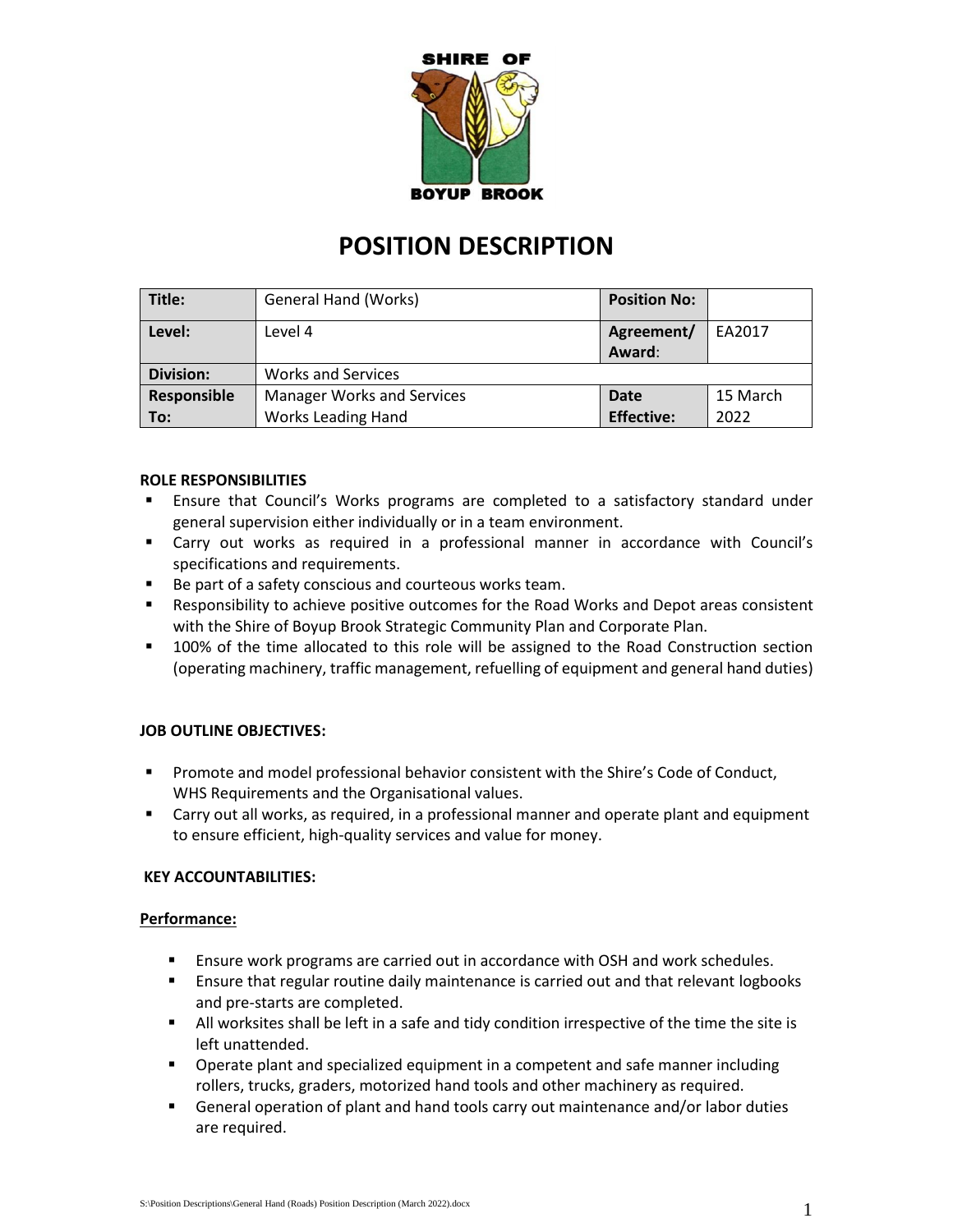- Report any damage or faults in relation to the plant and machinery, and any public complaints to your Supervisor or the Shire's Mechanic as soon as possible.
- Secure all vehicles, plant and equipment in a safe and appropriate area when on site and in the Depot compound.
- **•** Perform routine maintenance activities on Council's roads, verges, drainage and bridges.
- Responsible for duty of care for self and to encourage safe and efficient work practices while working with other employees.
- May be required to assist / perform other duties individually or in team environment within other sections of the work force.
- Other duties as reasonably directed within skills, training and experience.
- Demonstrated attention to detail and an awareness of working in high profile areas
- Demonstrated values of service, trust, accountability, respect and solidarity and a commitment to quality and continuous improvement principles

# **Service Delivery:**

- Be proactive rather than Reactive.
- Be seen around Boyup Brook as positive contributor to the community
- Don't ask anyone to undertake a task that you wouldn't do yourself.

#### **Teamwork**

- Work collaboratively with all other Shire staff and encourage all to work smarter not harder.
- Maintain a willingness to work with others in a productive and meaningful manner.
- Contribute to staff meetings and listen to new ideas and provide new ideas.
- Adhere to the Shire's Code of Conduct.

# **Compliance:**

- Ensure all Take 5's, SWMS and JHA's are completed and signed prior to undertaking any works.
- Ensure Daily Diary's TMP documentation is kept up to date and submitted weekly to the Works and Services Administration Officer.
- Ensure Pre-Starts are completed prior to operating any machinery and submitted weekly to the Shire Mechanic.
- Agreement to abide by conditions of work as associated with Covid-19 Vaccination Government mandates or Health Directives (proof required).

# **SELECTION CRITERIA:**

# **QUALIFICATIONS/CERTIFICATES**

# **Required:**

- HR Class Driver's Licence.
- White Construction Safety Card
- Working knowledge road maintenance.
- National Police Clearance.
- Medical Certificate
- Experience working as part of a team to set timeframes.
- Right to work in Australia